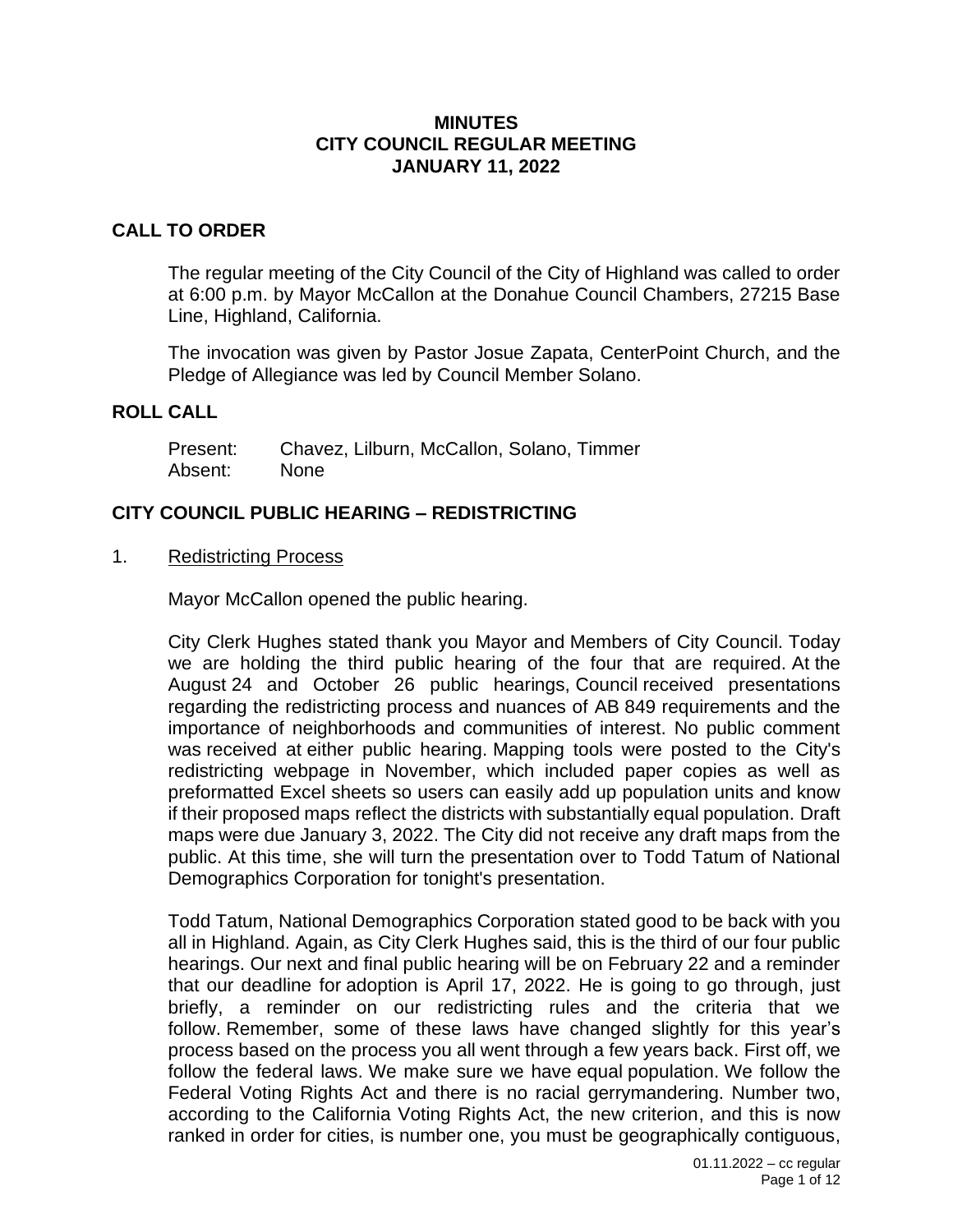number two, you have to take into account undivided neighborhoods and communities of interest. Do what you can to keep those geographic areas and social socioeconomic areas together as much as possible. You should have easily identifiable boundaries and try to do our best to keep your districts compact; meaning do not bypass one group of people to get to a more distant group of people and always, you are prohibited to favor or use or discriminate against any political party affiliation. Again, all the demographic data you see from NDC, none of it will reflect any party affiliation. The other traditional redistricting principles that we follow is we want to minimize voters shifted to different election years, meaning those that think they are going to be voting next year in 2022, or he should say, this year, sorry, he is just getting used to that. They do their best to make sure people are in a district where they know they are going to be. They want to respect voters' choices and continuity in office with the current members and those that they get to vote for. They do take into consideration any future population growth that you all might know about, although that is not a criteria for redrawing the districts and they want to do their best to preserve the core of the existing districts. This is a picture of your current district map and here are the, and he believes this is in your packet, here are the demographic summary of your existing districts. As you can see, and these are all the official US Census population numbers, your total population right now is 57,232. Your deviation, overall, with all five districts is 7.03%. Then you get your population numbers, your citizen voting age, population, the voter registration numbers for 2020, as well as the voter turnout for November 2020. Just to highlight what those demographics are, again, the current population 57,232 and each district should be roughly 11,446. Your current deviation is 7.03% which means the current district map is considered balanced based on the criteria of the California Voting Rights Act, which states that your deviation must be 10% or less. City Clerk Hughes mentioned the mapping tools, we have the public participation kits that have been available to the public since November. This allows somebody who might not have access to a computer or internet connection to use paper maps to draw their districts. There is also an Excel supplement that goes on with those paper maps that allow those that do have computer access to see as they draw their map, where the numbers go, and that also gives them more demographic capability to review. Any draft maps that they have received, although again, they have received no draft maps from the public, they would load those into the ArcGIS Online, where you could compare current district to proposed other districts, any different maps that might be submitted, or that you have prepared, they would be entered into the ArcGIS online and again they have not received any draft maps at this time. Again, your timeline here is if we get any draft maps before the fourth hearing, we want those in by February 14 so that we can publish those prior to the February 22 fourth hearing. Now remember, your fourth hearing could also be your adoption hearing where you can decide on, he is not sure. City Clerk Hughes and him have had this discussion, and it is up to your City Attorney whether you go by Ordinance or by Resolution, but your fourth hearing could be the hearing that you introduce whichever way you are going to go to adopt your current map, and keep your maps as is. So, with that, he would like to thank you again for this opportunity to work with you all. If you have any questions, he is available to answer those. And again, he looks forward to the February hearing.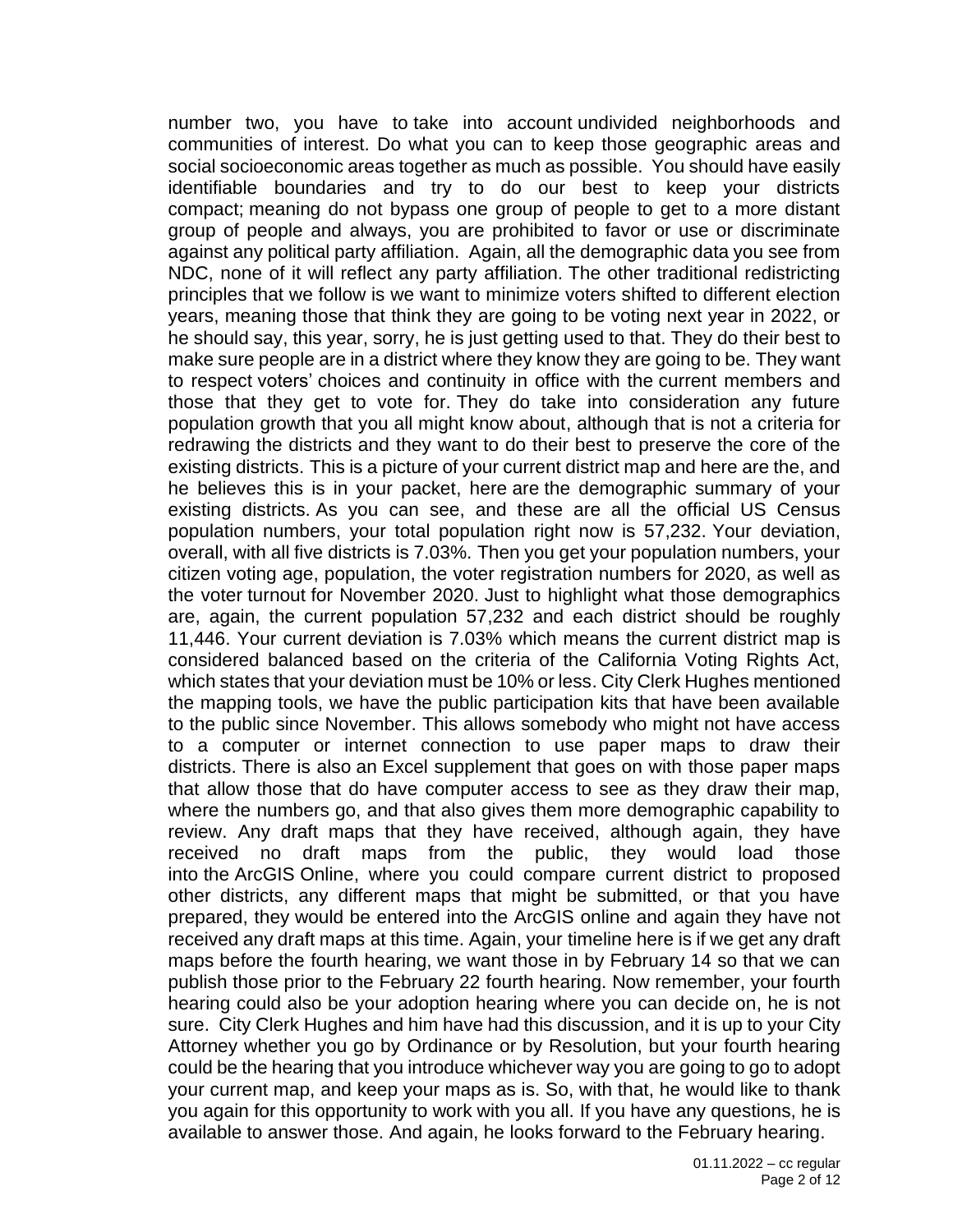Council Member Timmer stated he just wanted to make a quick comment. Our City is being categorized in many different ways, it is kind of nice to see that we are a balanced city, whatever that means within the statistics.

Mayor McCallon stated any other comments or questions? This is a public hearing. Is there anyone in the audience who wishes to either speak in favor of or against this item? Seeing none, have we received any comments online?

City Clerk Hughes stated we have not received any public comment. With that said, staff is looking, as Todd stated, we are considered balanced based on the criteria of the California Voting Rights Act. She does not know what Council's pleasure is, to move forward with the current map and then that will be posted online by February 14. We have to have the draft maps per se online and then we will bring a resolution to the February 22 City Council meeting for adoption.

Mayor McCallon asked what is the Council's pleasure? Would you like to move forward with the current maps? If so, he will need a motion. He will now close the public hearing.

**A MOTION** was made by Mayor Pro Tem Lilburn, seconded by Council Member Timmer, to bring back a resolution stating that the City's current district map is considered balanced based on the California Voting Rights Act. Motion carried, 5-  $\Omega$ .

### **REPORT FROM CLOSED SESSION**

None

### **SPECIAL PRESENTATIONS**

None

#### **PUBLIC COMMENT (ITEMS NOT ON THE AGENDA)**

City Clerk Hughes read public comment from Jeremy Smith regarding his concerns for privacy in relation to the upcoming Beazer Homes project.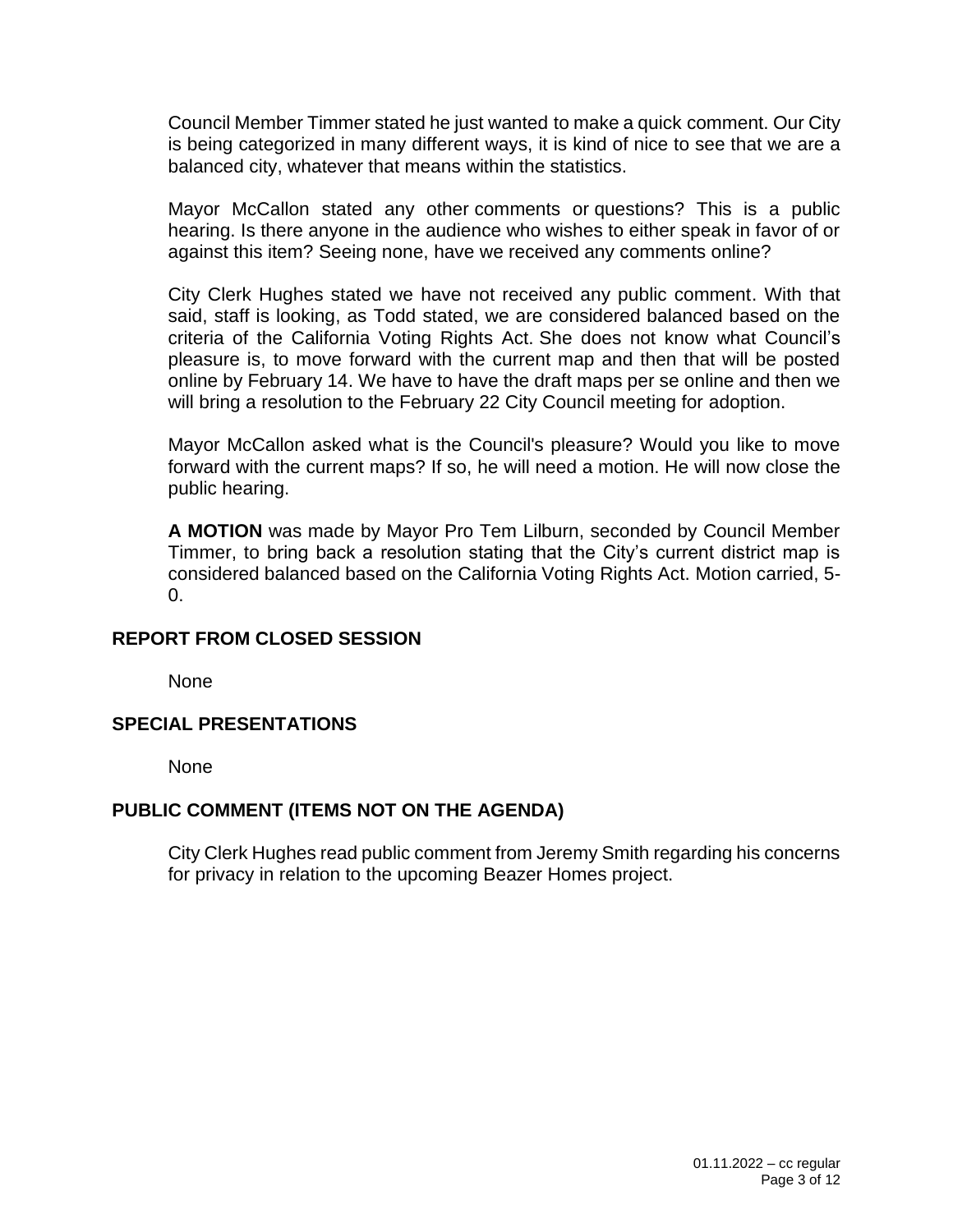## **CITY COUNCIL CONSENT CALENDAR**

Dave Saran spoke in support of Item #11.

City Clerk Hughes read public comment from Anne Viricel in support of Item #11.

City Clerk Hughes read public comment from Jason Northcott in support of Item #11.

City Clerk Hughes read public comment from Joe Garcia in support of Item #11.

City Clerk Hughes read public comment from Fred Yauger in support of Item #11.

City Clerk Hughes read public comment from Robert Hamilton in support of Item #11.

City Clerk Hughes read public comment from Dan Bautista in support of Item #11.

City Clerk Hughes read public comment from Janette Garcia in support of Item #11.

City Clerk Hughes read public comment from Charles Rohr in support of Item #11.

**A MOTION** was made by Council Member Solano, seconded by Mayor Pro Tem Lilburn, to approve the consent calendar as submitted. Motion carried on a roll call vote, 5-0.

- 2. Waive the Reading of All Ordinances Waived the reading of all Ordinances in their entirety and read by title only.
- 3. Minutes December 14, 2021 City Council Special Meeting Approved the Minutes as submitted.
- 4. Minutes December 14, 2021 City Council Regular Meeting Approved the Minutes as submitted.
- 5. Warrant Register Approved Warrant Register No. 735 for January 11, 2022, in the amount of \$3,398,726.49 and Payroll of \$195,820.45.
- 6. Treasurer's Report for November 2021 Received and filed Treasurer's Report for November 2021.
- 7. Records Destruction Authorization Approved the destruction of certain records.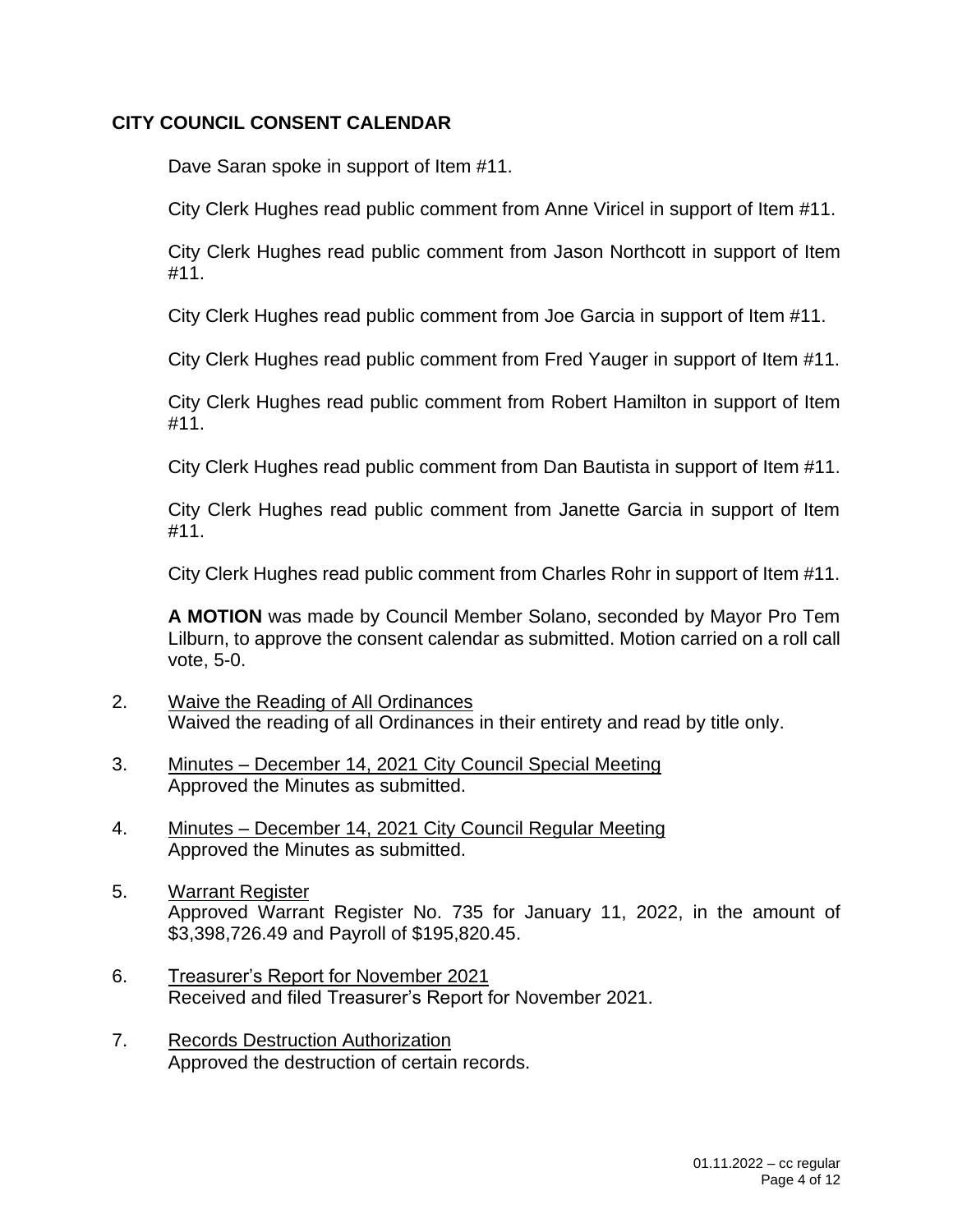- 8. Notice of Completion Project Nos. str11005 & str11006 (Bid No. 2020-05, "Federal Funded Safe Routes to School Projects")
	- 1) Accepted Project Nos. str11005 & str11006 (Bid No. 2020-05, "Federal Funded Safe Routes to School Projects") as completed;
	- 2) Authorized the Mayor to sign the Notice of Completion; and
	- 3) Directed the City Clerk to file the Notice of Completion.
- 9. Second Reading of Ordinance No. 452 Designating the Location of Regular Meetings and Proposed Resolution No. 2022-001 Setting the Date and Time for Regular City Council Meetings
	- 1) Conducted a second reading, read by title only, and waived further reading of Ordinance No. 452 designating the location of regular meetings of the City Council and rescinding Ordinance No. 236; and
	- 2) Adopted Resolution No. 2022-001 setting the date and time for regular City Council meetings and readopting rules of procedure for Council meetings and related functions and activities and repealing Resolution No. 2001-012.

City Clerk Hughes introduced Ordinance No. 452

# ORDINANCE NO. 452

AN ORDINANCE OF THE CITY COUNCIL OF THE CITY OF HIGHLAND, CALIFORNIA, DESIGNATING THE LOCATION OF REGULAR MEETINGS OF THE CITY COUNCIL OF THE CITY OF HIGHLAND AND RESCINDING ORDINANCE NO. 236

which title was read.

# RESOLUTION NO. 2022-001

A RESOLUTION OF THE CITY COUNCIL OF THE CITY OF HIGHLAND, CALIFORNIA, REPEALING RESOLUTION 2001-12, AND SETTING THE DATE AND TIME FOR REGULAR CITY COUNCIL MEETINGS, AND READOPTING RULES OF PROCEDURE FOR COUNCIL MEETINGS AND RELATED FUNCTIONS AND ACTIVITIES

- 10. Purchase and Installation of Plymovent Clean Air Exchange System at all Three Highland Fire Stations from Air Exchange, Inc.
	- 1) Approved the purchase and installation of Plymovent clean air exchange system at all three Highland Fire Stations from Air Exchange, Inc.; and
	- 2) Made a finding that Air Exchange, Inc., is a sole source provider of this equipment.
- 11. All-way Stop Designation at Highland Avenue and Cloverhill Drive Approved Resolution No. 2022-002 designating an all-way stop at Highland Avenue and Cloverhill Drive.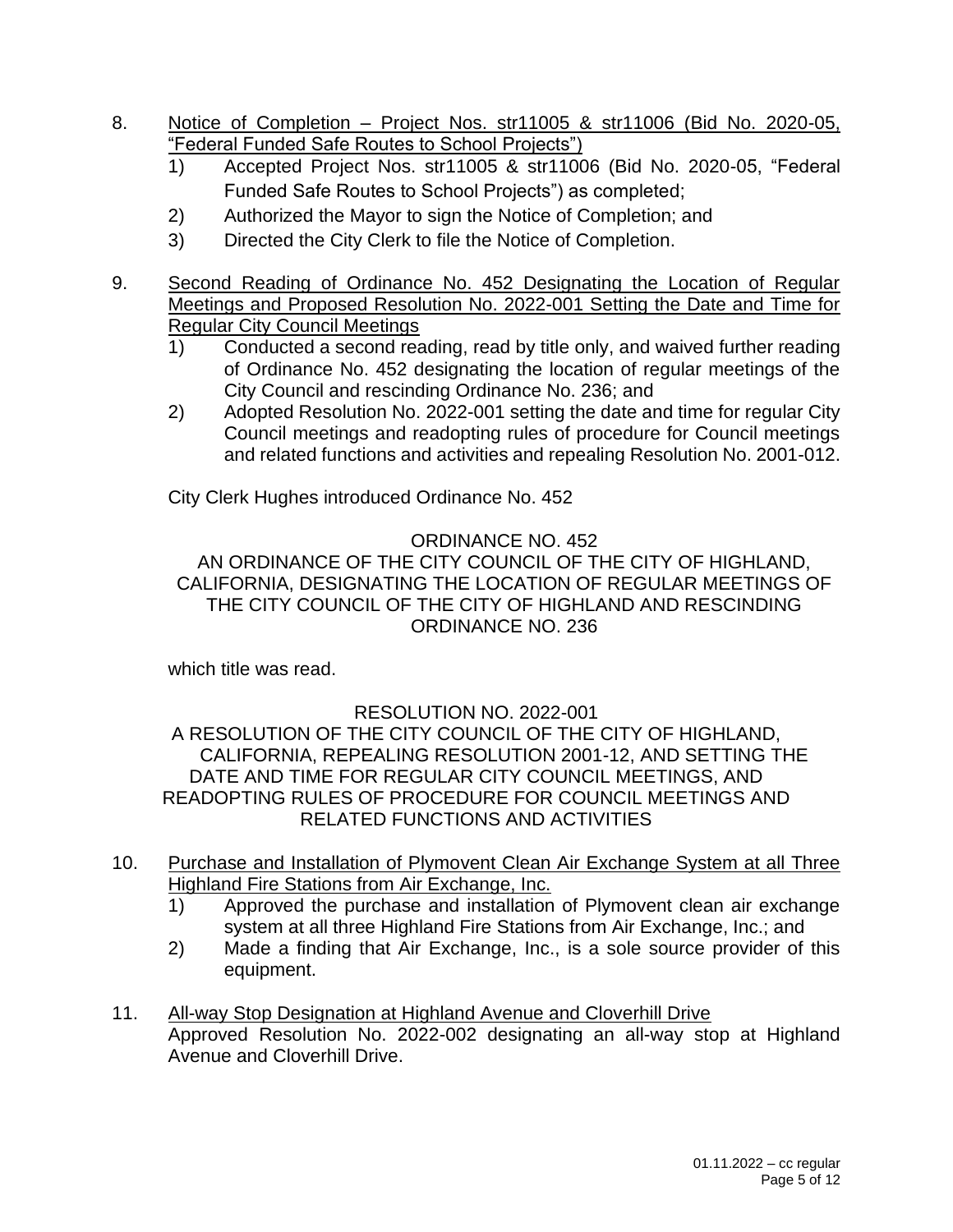#### RESOLUTION NO. 2022-002 A RESOLUTION OF THE CITY COUNCIL OF THE CITY OF HIGHLAND, CALIFORNIA, DESIGNATING HIGHLAND AVENUE AND CLOVERHILL DRIVE AS AN ALL-WAY STOP CONTROLLED INTERSECTION AND RESCINDING RESOLUTION NO. 2020-007

12. Memorandum of Understanding (MOU) Referencing Planning and Funding of the Santa Ana Wash Wildland Trails between the City of Highland, the City of Redlands, and the San Bernardino Valley Water Conservation District Authorized the Mayor to execute the Santa Ana Wash Plan Wildland Trails MOU upon the City Attorney's final review and approval, and after consideration of any non-substantive changes that may be made by the City of Redlands.

## **CITY COUNCIL PUBLIC HEARING**

13. General Plan Amendment (GPA 21-002) to Delete General Plan Town Center Policy No. 2.10.10, thereby Removing a Prohibition of Freestanding Drive-thru Commercial Structures and Convenience Uses in the Policy Area

Mayor McCallon opened the public hearing.

Associate Planner Syed stated thank you very much Mayor and good evening, Council Members. As stated, this is a general plan amendment proposing the removal of the restriction on drive-thru facilities within the City's Town Center policy area. To provide some background on this proposal, on December 7 the Planning Commission reviewed and approved a tentative parcel map to subdivide a nine-acre property at the northwest corner of Base Line and Church Avenue into seven new parcels. A conditional use permit to entitle a development featuring three commercial buildings, two drive-thru restaurant uses, and a multi-family residential complex, and a design review application for the construction of a Tractor Supply Company store. However, these entitlements were all contingent upon the City Council's approval of this general plan amendment, which is the sole item that is being discussed today. Policy number 10, under goal 2.10, which is highlighted, states that within the Town Center area the City shall prohibit freestanding drive-thru commercial structures and convenience commercial uses, except at the major intersection of Palm Avenue and Base Line. By removing this policy entirely, the number of potential restaurants and eateries willing to open locations along Base Line could actually see an increase, not to mention allow the two drive-thru restaurants proposed as part of this mixed-use project. Thank you, staff and the applicant are available to answer any questions or concerns.

Council Member Timmer stated actually it is a pretty exciting project for our city.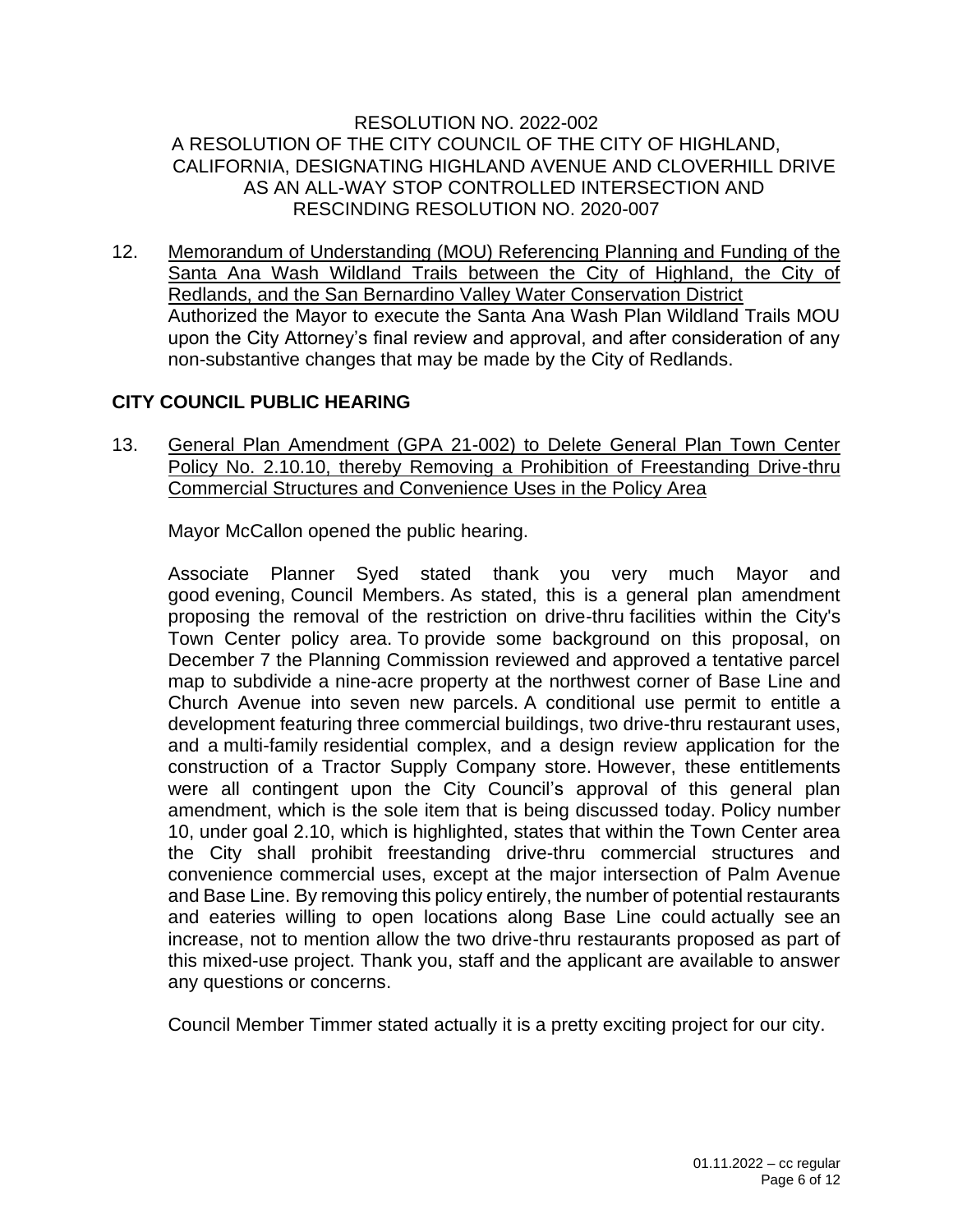Mayor Pro Tem Lilburn stated she thought that the Planning Commission reviewed this. Did the Planning Commission know that when we did our Town Center that our goal was not to have the drive-throughs and why would a project hold us hostage in order to do this project, to throw this out of the General Plan? Can we not leave that in the General Plan and just do a conditional use permit or a zone change?

Assistant Community Development Director Stater stated your first question is, were they familiar with why the policy was established. They were. We went to great lengths to discuss that, to make them aware, and there was a lot of discussion amongst them. There was a dissenting vote for that reason. There were a lot of questions of you know if we wait and will they come, how long have we waited, and what have we done to encourage sit down dining in the City? Every developer that we have met with since she has been here, staff has always impressed the desire for the community to have that, and it just has not yet come. So, when we met with this particular developer, we made the same statement, and they will probably be happy to get up and tell you that they too would love to have a sit-down restaurant. That is not what the market currently is presenting as a viable tenant for them. If it did come, they would be happy to do it. They are encouraging that. They are going to have an outdoor dining area. She does not want to get into too many details. To answer your question, yes, they did have a lot of discussion. The Commission expressed that even with restaurants that had a drive-thru option, you could also have a quality restaurant where people could go in and sit down that also offered a pickup window or a drive-thru, so there was a lot of discussion. We cannot permit the project, parts of the project, the drivethru portions without the general plan amendment and there are others seeking the same, so it made sense to look at it comprehensively now than kind of tick it off piece by piece as projects come before you.

Mayor Pro Tem Lilburn stated she gets it; she understands, she guesses looking back at what we did to the Shins and the Dairy Queen, you know, if hindsight were there, we could have always put them in, who knows. She just reads comments, and she knows our City, she tries to listen to the residents that they are tired of drive-throughs and as much as we all love them and we do enjoy them, she hates to go to other cities and look for something, but they really do want a quality sit down restaurant. She hopes that in the future that we could court somebody or maybe bringing in these projects might entice somebody with new development, but she will tell you that our residents really want some quality sit down restaurants. She gets this and she does not want to turn any businesses away, but we also need to listen to what our residents want out there. She was just wondering could we not, you know, do we have to do this as a general plan instead of a condition. So, she understands what you are saying. Thank you.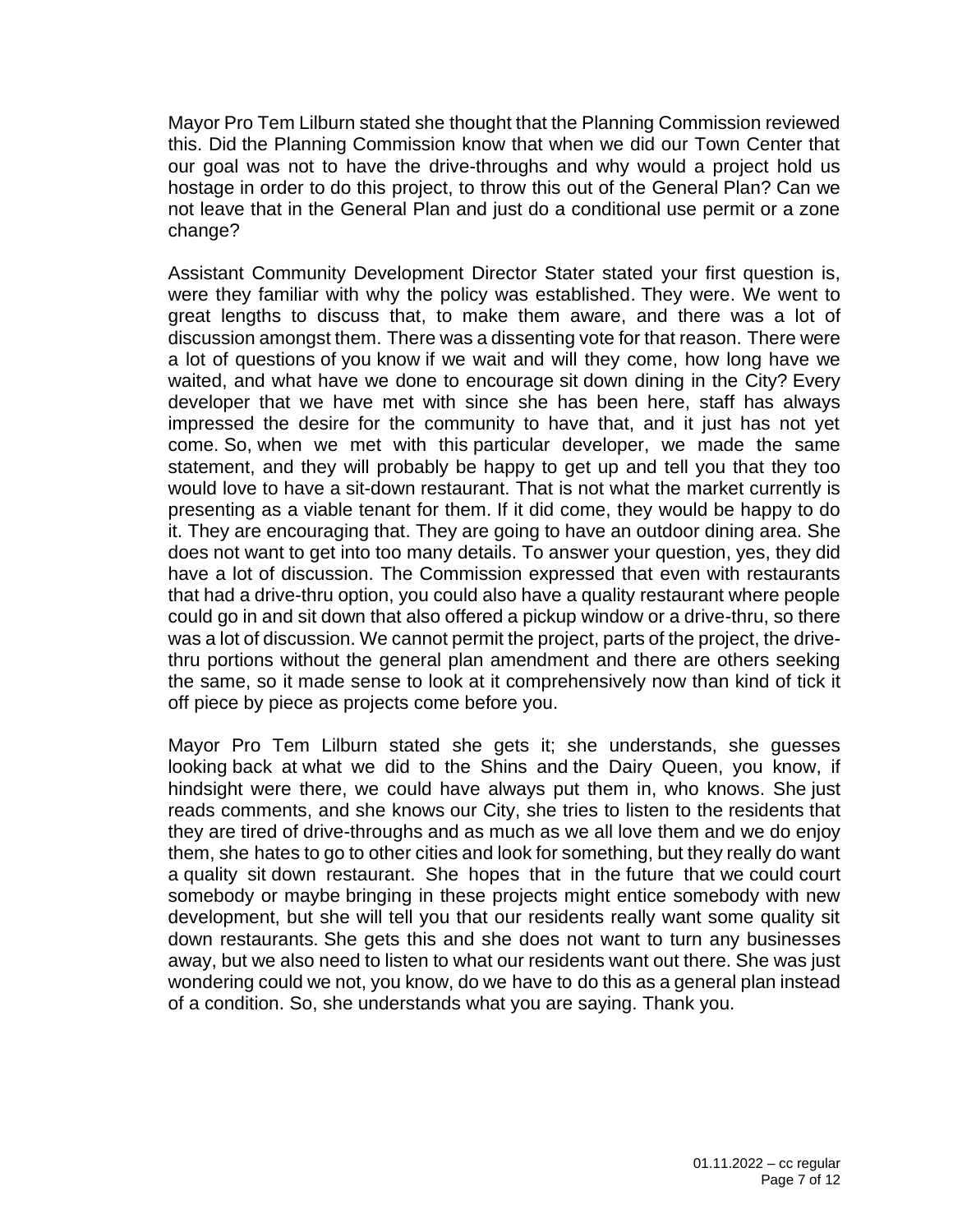Steve Powell stated good evening. He is here with his partner, Lauren Schulte. They have worked on this project, and they are excited to be here in Highland. They are based out of San Diego and Daphne, Alabama. They are the largest preferred developer for Tractor Supply, so they typically go into communities that are outside the urban core, sort of on the fringes, and they had looked into Highland quite a bit to place Tractor Supply and they have worked with the owner of this property for quite some time. In doing so, they are finding this in more and more communities, where ideally, they are looking for about four acres. They do master plan a lot of projects and they have one similar to this in Colorado that they just finished, and they have one they are working on in Jurupa Valley. It is very difficult to find three and a half, four-acre parcels that are zoned appropriately, and in this particular case they had approximately ten acres. As such, they do build for a number of credit tenants. Tractor Supply is their biggest client that they build for, but as such, when they look at a piece of property like this, it is an expensive piece and it is expensive to develop, so they have to master plan it to where it is not only going to work for the community, it is going to work well for the tenant and it will comply with whatever the general plan or the master plan is for the community. In addition to that, they have two tenants here that are for sure and then the others they are working with. They do not have any signed committed deals yet and this may be too much information, but he thinks it helps explain your question. The two, we have in the upper left-hand corner there, so right up here, there is a single piece, it is a single-family lot. It actually was two, they were planning on two lots, up there. That is actually technically not a part of the mixed-use development, it will comply with the neighborhood to the north, immediately to the north, and for a number of reasons they are going to end up making it one large lot in order to respect the neighbor to the west, but as far as the mixed-use component, they have a 21-unit apartment project that is designed here that they will be addressing with Planning Commission next month. Then they have the Tractor Supply, but in master planning the entire 10-acre parcel, they had to look at obviously circulation, ingress, egress, how is the rest of the site going to be developed and then they also had to demonstrate to staff and planning how would the commercial component work here and how would a mixed use or commercial component work back here. When they do this, they obviously have to look at what kind of constraints they are up against. So, the road that is coming off of Church here, that is a given location for that road. It is in alignment with the driveway that is directly across the street at the Smart and Final, so that was a given to begin with. In part of the evaluation process for this, their banks, they have two banks, Iberian, and Trustmark. The banks evaluate every single project that they do in forty-seven different states and part of that is the marketability of the outparcels because they cannot justify this project just for Tractor Supply, it is all under the umbrella. This is conditional use, it is really one project, but it is being funded and it has to be proven to their lenders that this is a viable location and a viable investment that they are putting together as a master plan. So, when they originally laid this out, they analyzed sort of a mixeduse component here. They decided that it is going to be better to do sort of a townhome style apartment project here and then they originally had two QSR's or quick serve restaurants or drive-thru type components that are at the corner of Base Line and Church. Then they always had a general retail building. It could be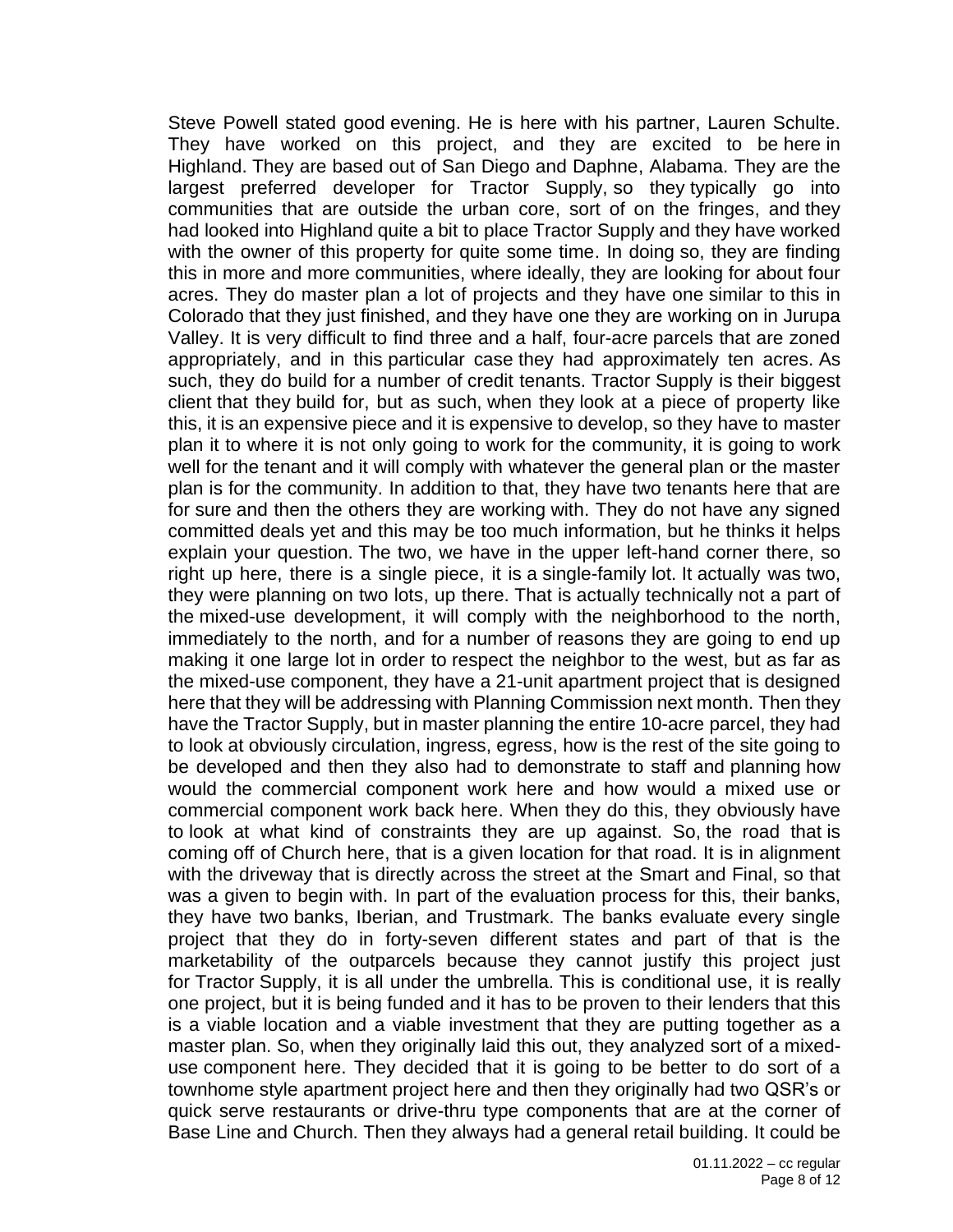a grocery store or something along those lines in the back here and it just lays out naturally for that kind of design. But the two drive-thru restaurants that were up here, they had met with Planning Commission, actually not Planning Commission, it was planning staff. He thinks it was Community Development Director Mainez that had suggested the sit-down component and the desire for that. They have talked to a number of tenants, they have not received any interest, especially since COVID hit in early 2020. Where in the restaurant world, whether it is a Jack in the Box or a Panera Bread or a Farmer Boys, all of them are demanding drivethroughs. In some cases, they do not want sit down at all. So, and he is not saying that is what he is supporting, he is saying that is what the market is demanding. The market is also demanding the dedication, or at least the allocation for Uber Eats, Door Dash, and Orange Crate. Any kind, so it does not become a mixed component in the lobby of the restaurant. So, they are trying to allocate for all of that, but in that meeting that they had, which was months ago, they decided to redesign the corner here with two smaller restaurants and then the option for, he believes it is about a 3,500 square foot sit down component with an outdoor patio that comes off the plaza. So, they rearranged that in order to address that. Now let us say a tenant, and there are certain tenants that he is sure that would be desired, or at least the community would like to see here whether or not they would subscribe to it came in here and said, hey, look I would like the whole thing as a sit-down restaurant, or that could be accommodated. The design review applications that they have processed so far have been Tractor Supply and like he said next month will be the apartment project. These still will allow us to get to the next step in our master planning, in our funding. So, there is a coffee component that they are looking at right now and that may be interested here. There is also the possibility that a sit-down tenant could come. They have not set that up yet, but they have to prove this in the conditional use permit and also in the master planning of the site. So, if somebody did come and wanted to merge these lots all together, then that would be a possibility too. It has not been brought to their attention, but they were at ICSC [International Council of Shopping Centers], which he is sure you are familiar with, recently and every tenant, not only on this project but on fifteen other projects that they are working on, all the restaurant components have to have some kind of drive-thru. It is the same thing you see with Walgreens and CVS and a lot of other institutions that are out there right now in the sticks and bricks, you know, the retail industry. They definitely are open to a sitdown restaurant if they would be willing to come and participate in the development. So, he does not want that to be like this is, you know the steadfast, but it is a requirement for the financial analysis that goes with the project as a whole.

Mayor McCallon stated this is a public hearing item. He has no speaker slips and asked if anyone wishes to speak either for or against this general plan amendment. Seeing none, he asked City Clerk Hughes for any comments received online from the public.

City Clerk Hughes responded we have not received any comments online.

Mayor McCallon stated he will now close the public hearing.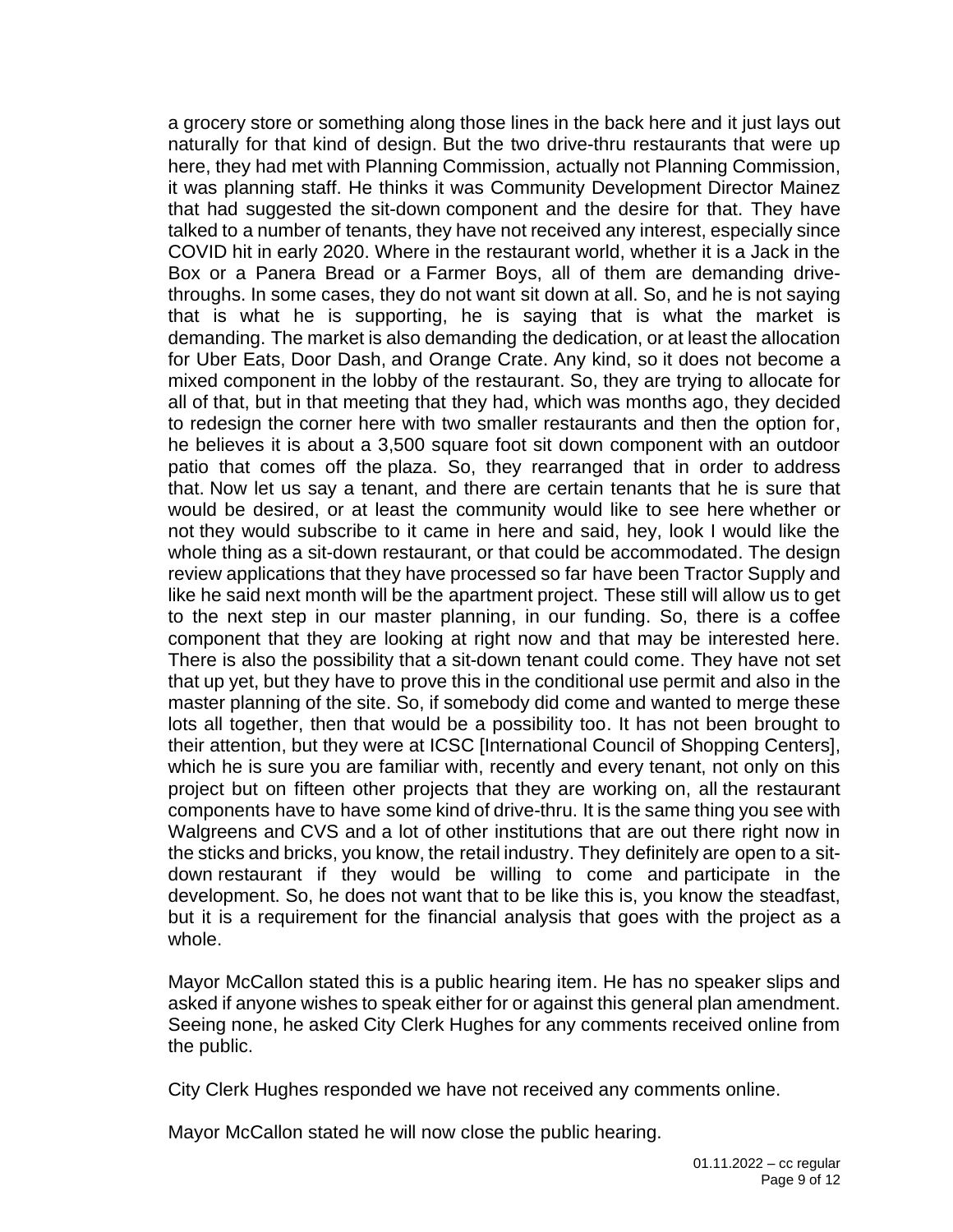Council Member Timmer stated the only point he would like to make is if anything has come through this whole COVID thing is that drive-in facilities are pretty much paramount. If you did not have one, your business went under. So, he thinks to eliminate, he understands why we did this years ago, we wanted to encourage those kinds of things, but he thinks times have changed, people's habits have changed and to limit a business and not have drive-in facilities he thinks is kind of difficult not to do that. At this point he would like to see a sitdown restaurant. We always talk about rooftops and all these things why we do not seem to get much demand for that kind because of the geography of our City. He thinks it would be foolish if we do not allow this project to come in and restrict them to what they can and cannot do. He thinks all businesses to survive these days if they do not have drive-throughs, they are in trouble, so he would go ahead and make a motion to approve a general plan amendment.

Council Member Solano stated she really sees the vision being talked about and honestly, she gets it, but she does hope this project brings opportunities to do that and she does want to echo what Council Member Timmer stated, she thinks it is a great opportunity for the City as well.

**A MOTION** was made by Council Member Timmer, seconded by Council Member Solano, to adopt City Council Resolution No. 2022-003 approving General Plan Amendment (GPA 21-002) and certifying the associated Mitigated Negative Declaration (ENV 21-003) and direct staff to file a Notice of Determination with the County Clerk of the Board. Motion carried, 5-0.

#### RESOLUTION NO. 2022-003

A RESOLUTION OF THE CITY COUNCIL OF THE CITY OF HIGHLAND, CALIFORNIA, TO APPROVE GENERAL PLAN AMENDMENT (GPA 21-002) TO DELETE GENERAL PLAN TOWN CENTER POLICY NO. 2.10.10, THEREBY REMOVING A PROHIBITION OF FREESTANDING DRIVE-THRU COMMERCIAL STRUCTURES AND CONVENIENCE USES IN THE POLICY AREA, AND CERTIFY THE ASSOCIATED MITIGATED NEGATIVE DECLARATION (ENV 21-003)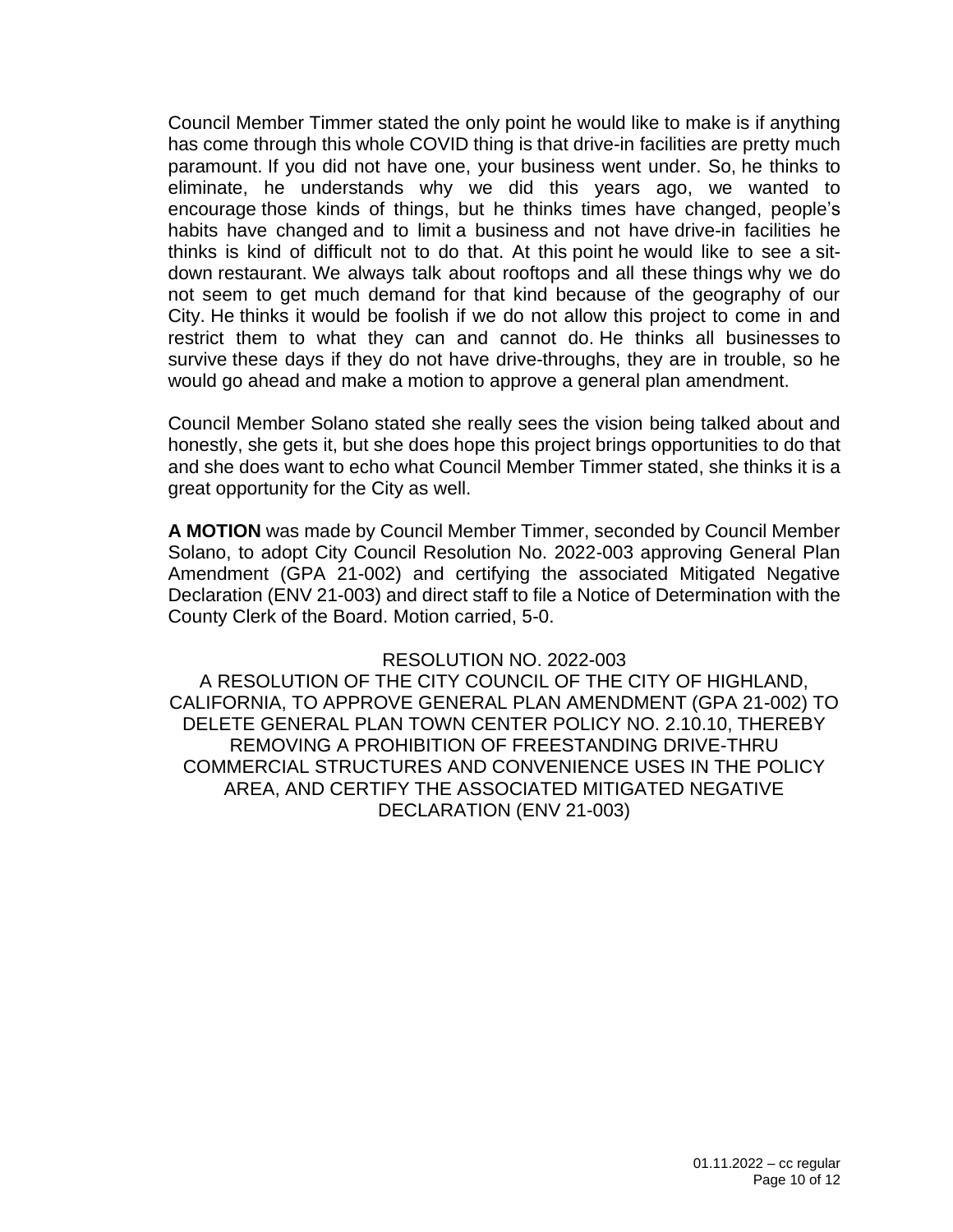### **CITY COUNCIL LEGISLATIVE**

### 14. City Manager Report and Comments (Work Program, Regional/Legislative/ Development Issues, Subcommittees, etc.)

City Manager Hughes stated he would like to bring a few items up for your attention. The Historical and Cultural Preservation Board continues to prepare for the annual Citrus Harvest Festival. That is scheduled for March 26, and we are hoping we can keep that date. The honoree this year will be San Manuel Band of Mission Indians which are very deserving. At its January 4 hearing the Planning Commission approved a conditional use permit for Mountain Mike's pizza which will allow them to obtain an ABC license to serve beer and wine. The Planning Commission also approved landscape plans for D.R. Horton's residential project located within the Mediterra development community. The sixth cycle of the housing element, the public health and safety elements amendments, circulation element amendments and environmental justice element were reviewed during a three and a half hour meeting by the Planning Commission with a recommendation to the City Council that is scheduled for January 25, and you did receive a copy of the proposed housing element in advance. You should have received that either last week or the week before, so you have plenty of time to review that document. An update from the Public Works Department, a draft funding agreement has been prepared between SBCTA and the City for the SR 210/5th Street Interchange project. SBCTA has agreed to fund \$5.5 million from the Measure I Valley Freeway Interchange program towards the interchange phasing improvements. The City will serve as a lead agency for all phases of the project. The funding agreement is anticipated to be presented to the City Council on February 22. So, it is exciting to move that project forward. The City has sent out RFPs for auditing services. Our five years are up with our current auditor. The firms will be interviewed by the Finance Subcommittee in March, and we will be bringing it forward to the City Council for consideration in April. A few stats from the City Clerk's office, public records requested for 2021, we had 247 and passport applications accepted for 2021 are at 141. The Coronavirus Recovery Fund that the City put out, the \$7,500 grant, to date we have received 165 applications for those funds. The Senior Grocery Delivery program that we expanded out to include more than just seniors, but we are still calling it the senior program, we have had twenty-five inquiries on that now, and we have approved fifteen, with six pending. The Emergency Mortgage Assistance program, we now have two inquiries on that, and we are going through the eligibility requirements for those folks. Burrtec picked up 170 dumps in the public right-of-way just during the month of December. The Sheriff's Department for January 1 through January 9 received 1,003 calls for service, took 67 reports and made 39 arrests. The Fire Department, the annual numbers for 2021 are the Fire Department responded to 7,406 calls for service and for the month of December they responded to 669 calls for service.